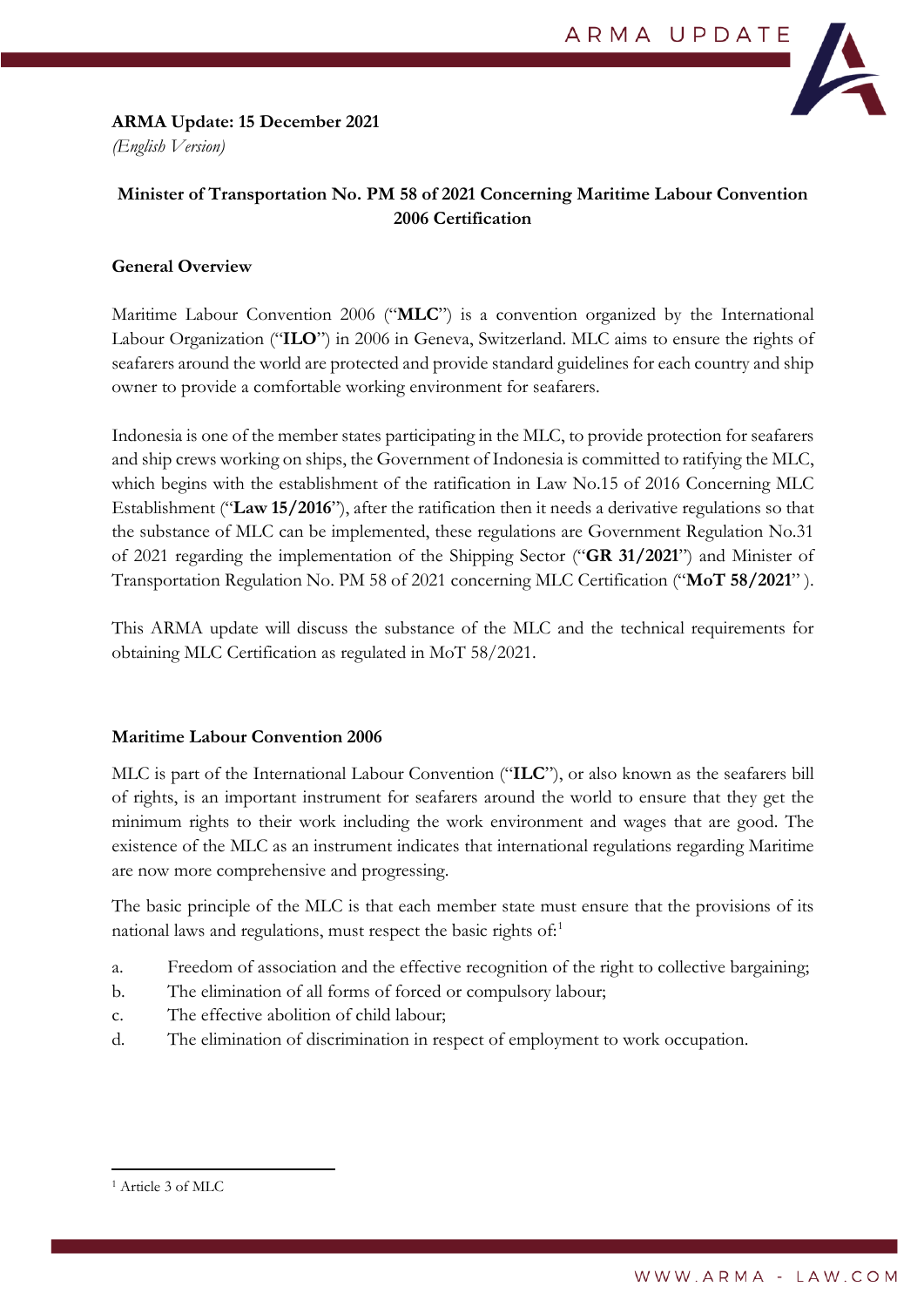

In addition, it is regulated regarding work and social rights for crew members that member countries are obliged to guarantee: [2](#page-1-0)

- a. Every seafarer has the right to a safe and secure workplace that complies with safety standards;
- b. Every seafarer has a right to fair terms of employment;
- c. Every seafarer has a right to decent working and living conditions on board of the ship;
- d. Every seafarer has a right to health protection, medical care, welfare measures and other forms of social protection;
- e. Each Member state shall ensure, within the limits of its jurisdiction, that the seafarers' employment and social rights set out in the preceding paragraphs of this Article are fully implemented in accordance with the requirements of this Convention. Unless specified otherwise in the Convention, such implementation may be achieved through national laws or regulations, through applicable collective bargaining agreements or through other measures or in practice.

## **How to obtain MLC Certificate**

Through MoT 58/2021, the Government of Indonesia is trying to implement its commitment to the welfare of Indonesian ship crews, one of which is by implementing the obligation to obtain a 2006 MLC Certificate for Indonesian-flagged vessels that will sail abroad.<sup>[3](#page-1-1)</sup>

In the process of obtaining the MLC Certificate, MoT 58/2021 stipulates that there are several certificates that must be obtained, namely:

- a. DMLC Certificate Part I: The Declaration of Fulfilment of Maritime Labour Provisions Part I is a declaration issued by the Director General of Sea Transportation stating that the Ship has complied with the provisions of the MLC 2006 and its amendments.
- b. DMLC Certificate Part II: The Declaration of Compliance with Maritime Labour Requirements prepared by the Shipowner or Ship Operator which certifies that the ship has complied with the provisions of MLC 2006 and its amendments.

The DMLC Part I and DMLC Part II must contain information including but not limited to, among others:<sup>[4](#page-1-2)</sup> (i) Minimum Age; (ii) Hours of work or rest; (iii) Accommodation; (iv) Food and catering; (v) Health and safety and accident prevention; (vi) Payment of wages and financial guarantees for repatriation or repatriation; etc.

<span id="page-1-0"></span><sup>2</sup> Article 4 MLC

<span id="page-1-1"></span><sup>3</sup> Article 3 (1) MoT 58/2021

<span id="page-1-2"></span><sup>4</sup> Article 12 MoT 58/2021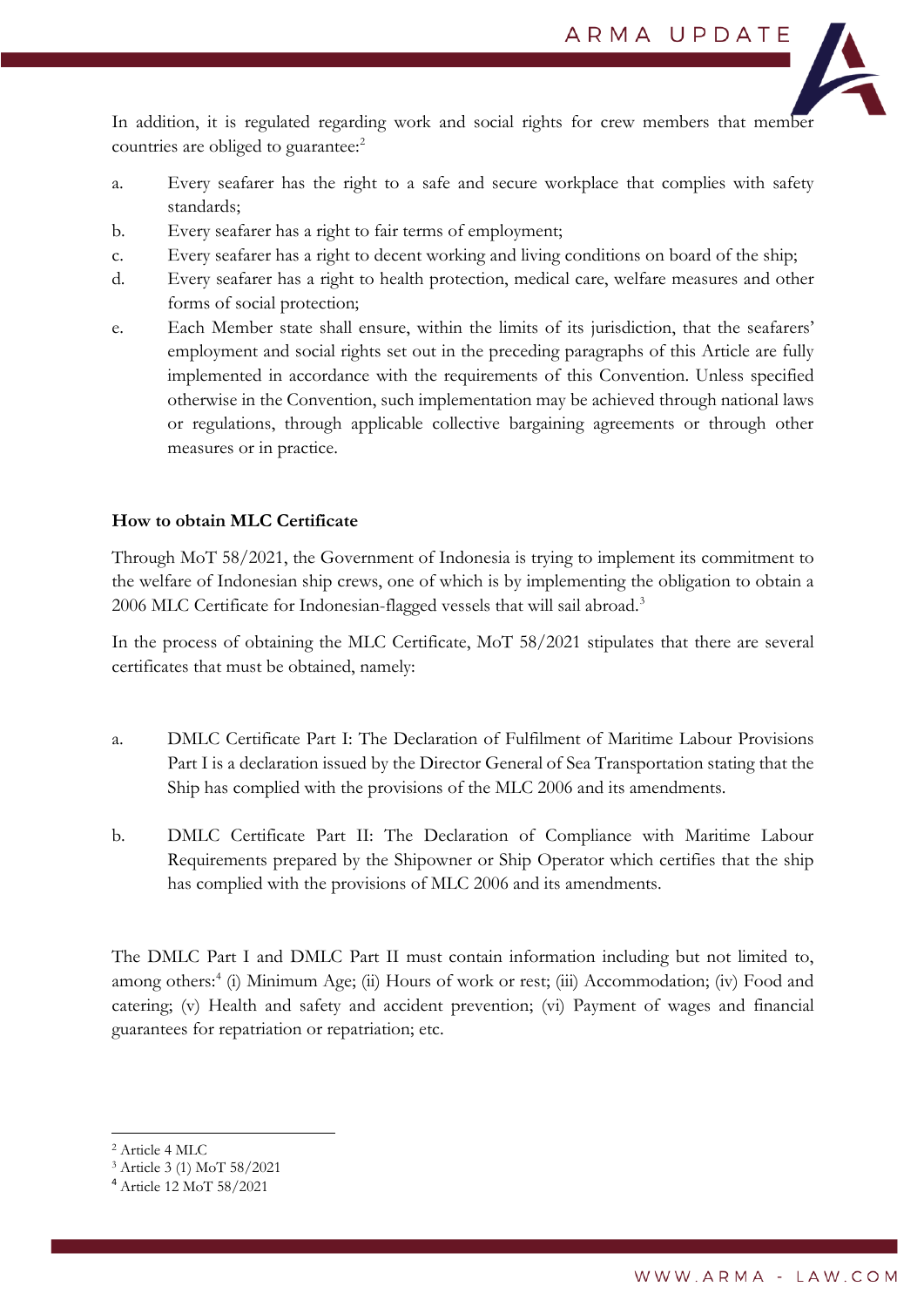

# **The Fulfilment of Seafarer's Rights**

Various kinds of fulfilment of rights that must be given to seafarer MoT 58/2021 including but not limited to, among others:

- a. Young seafarer has working hours of not more than 8 (eight) hours a day and 40 (forty) hours a week and overtime work can be carried out if there are unavoidable conditions for shipping safety reasons;<sup>5</sup>
- b. Young seafarer as having a break of 15 (fifteen) minutes after 2 (two) hours of continuous work;<sup>[6](#page-2-1)</sup>
- c. Bedrooms have no direct openings from cargo spaces, mess rooms, kitchens, storage rooms, drying rooms, or shared sanitation areas, the part of the insulation separating the premises from the bedrooms and the external insulation must be constructed of steel or other water-resistant and gas;<sup>[7](#page-2-2)</sup>
- d. Separate bed for each seafarer;<sup>[8](#page-2-3)</sup>
- e. Recreational facilities must be provided by the Ship Owner or Ship Operator in accordance with the needs of the Crew who live and work on the Ship;<sup>[9](#page-2-4)</sup>
- f. Food and catering facilities must be provided by the Ship Owner or Ship Operator with good quality and quantity and hygienic.<sup>[10](#page-2-5)</sup>

## **Sanctions**

Where a ship flying a flag of a certain country that does not ratify the MLC, such will be subject to Port State Control inspection in the destination country, which there is a customary law known as the principle of "No More Favourable Treatment" which will be applied by the Port State Control of the destination country. The principle of "No More Favourable Treatment" is a principle whereby not complying with a certain convention rule, the ship in question will get less favourable treatment compared to a ship that has complied with a convention. In certain cases, ships that do not meet the minimum standards of a convention may be detained by the Port State Control of the destination country.

Regarding the sanctions in MoT 58/2021, there are two administrative sanctions, namely the first administrative sanction in the form of a written warning that is imposed if the Shipowner or Ship Operator as the holder of the MLC Certificate and DMLC Part I who violates the MLC obligations,<sup>[11](#page-2-6)</sup> the second sanction is the revocation of the MLC certificate, given in the terms of:<sup>[12](#page-2-7)</sup>

a. The ship does not fulfil the requirements of the 2006 MLC and its amendments and required corrective actions are not implemented;

<span id="page-2-5"></span><sup>10</sup> Article 36 (1) MoT 58/2021

<span id="page-2-0"></span><sup>5</sup> Article 27 (1) MoT 58/2021

<span id="page-2-1"></span><sup>6</sup> Article 27 (2) MoT 58/2021

<span id="page-2-2"></span><sup>7</sup> Article 31 (1) (f) MoT 58/2021

<span id="page-2-3"></span><sup>8</sup> Article 31 (1) (k) MoT 58/2021

<span id="page-2-4"></span><sup>9</sup> Article 34 (1) MoT 58/2021

<span id="page-2-6"></span><sup>11</sup> Article 52 (1) MoT 58/2021

<span id="page-2-7"></span><sup>12</sup> Article 54 (2) MoT 58/2021